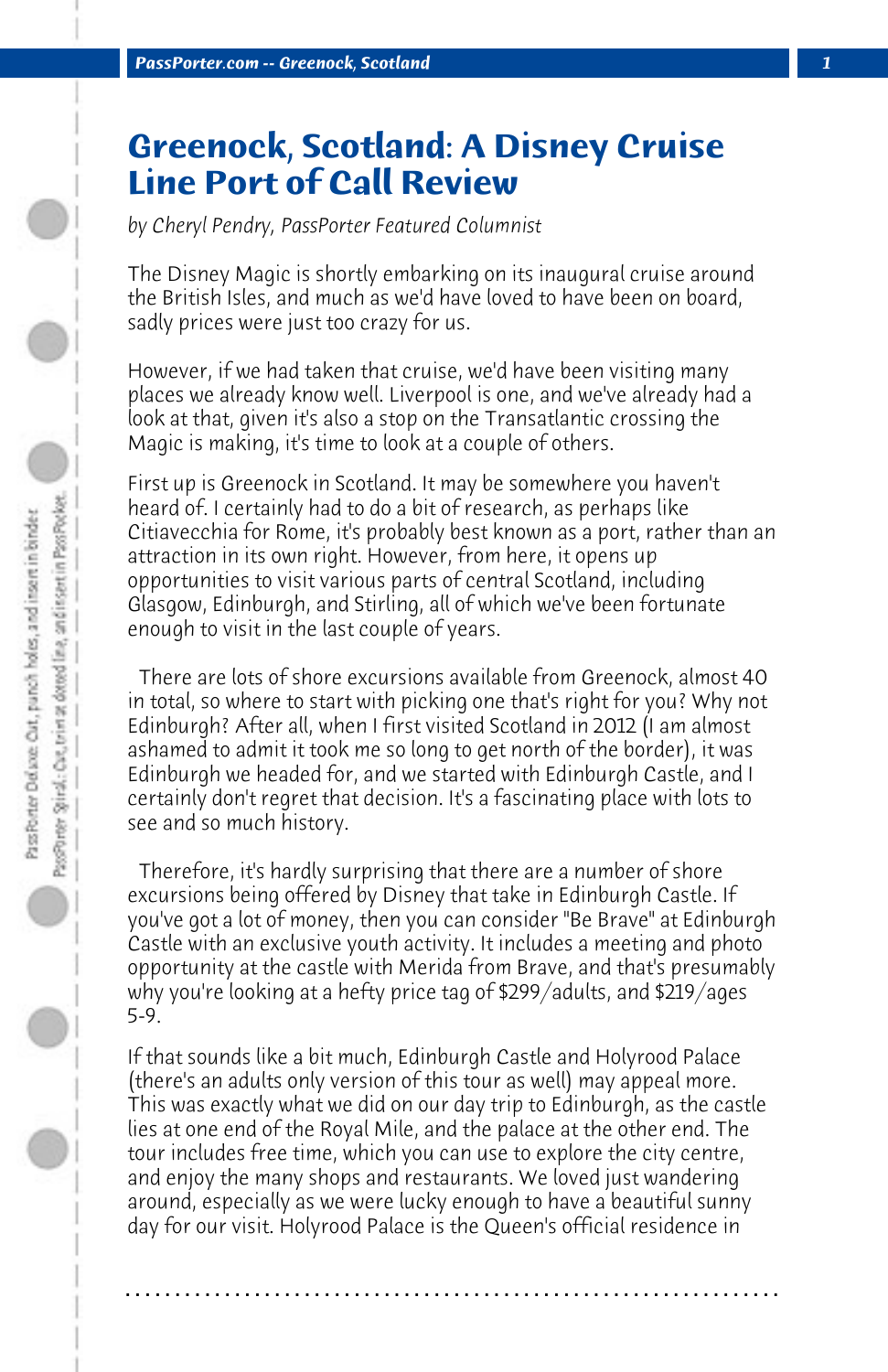Edinburgh, and just like the castle, there's a great deal to see here. If you're a lover of British royalty, this sounds like a superb tour.

 Another option pairs Edinburgh Castle with the Royal Yacht Britannia, and this is something else well worth visiting. On our second visit to Edinburgh, the one thing we wanted to see the most was this, and we were not disappointed. We went with friends, who live locally, and I think it's fair to say that they were amazed by how long we spent there, exploring this magnificent vessel. It really does have to be seen to be believed, and the stories you heard of life on board with the Royal family on the audio tour are very special.

 Although we've yet to make it there, another option is Edinburgh City Zoo, home to the UK's only pandas. Sadly, despite many efforts over the years, the tiny patter of panda feet is yet to happen, but I do love these animals and one day I'm sure we'll be visiting them.

 Outside of Edinburgh is the Falkirk Wheel and, after one aborted attempt the previous year, in January, we were finally able to take a ride on this amazing piece of engineering. It's the first revolving boat lift, and joins up the Forth and Clyde canals, meaning boats can now travel between Glasgow and Edinburgh. You're lifted up a height of 115 feet in just 15 minutes, and yet you really don't feel as if you're moving during the whole thing. The Falkirk Wheel Boat Trip and Historic Stirling Panoramic adds in a tour of Stirling, with free time to explore it on your own.

 If Stirling appeals, but all you want to see is the castle (and I wouldn't blame you, as that's all we did on our visit), then there are two options, one open to everyone, and the other aimed at families. Whichever you choose, you'll get to experience the stunning views from the castle battlements, see the famous Stirling heads (which I'm ashamed I knew nothing about until our visit), and the Royal rooms.

 Another tour that takes in Stirling Castle is Bannockburn and Stirling: The Story of Robert the Bruce, although as far as Bannockburn, the site of Scotland's greatest victory over the English, goes, I can't help with that, as we've never made it out there. Maybe it's something to add to the itinerary for our Scotland road trip in summer 2017…

 Closer to Greenock is Glasgow, and I'll be honest, before we spent two weekends up there for the Commonwealth Games in summer 2014, I hadn't got it on my list of places to visit. Wow, how wrong can you be? There is just so much to see and do here. Tours include Glasgow City and Kelvingrove Gallery (with an adults only version), but as art isn't our thing, all I can tell you about the gallery is that it looks stunning from

**. . . . . . . . . . . . . . . . . . . . . . . . . . . . . . . . . . . . . . . . . . . . . . . . . . . . . . . . . . . . . . . . . .**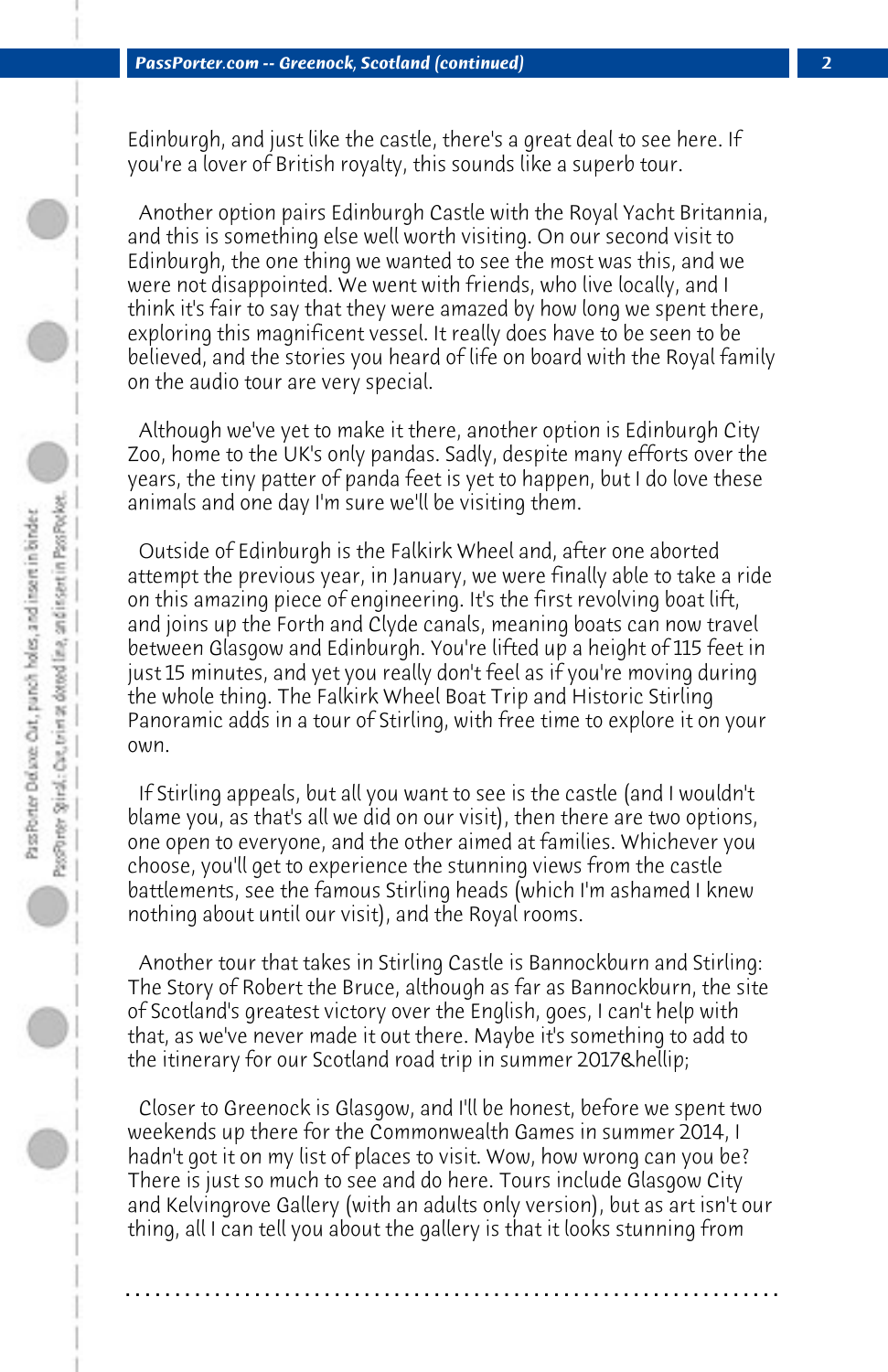outside.

 I'm personally very jealous of anyone who takes the Glasgow Clyde Shipbuilding Heritage tour, as it includes a visit to the Riverside Museum, home to Glasgow's Museum of Transport. Despite having made three visits to the city, we haven't got there yet, which gives you an idea of how much else there is to see here. It's definitely on my list though. Other options in the city include Gourmet Glasgow and Mackintosh's Glasgow, but I'd imagine for many, the real draw of Scotland is to see some of its famous lochs.

 We were fortunate to spend two nights in a bed and breakfast place that was only a few miles from picturesque Loch Lomond, and that features in a number of Disney's shore excursions. Sadly, even though our visit was during the summer, the weather wasn't kind to us at Loch Lomond, with persistent rain, but even in the gloom, we could see the beauty of the place. You can combine a visit to the shops here (Loch Lomond Shores) with Glengoyne Distillery, see Loch Lomond and Inveraray Castle (on my list for next summer's road trip), take a Loch Lomond Canoeing Adventure, or have a cruise and shoreside shopping or enjoy any of the variants on the Panoramic Scottish Lochs tours (which also include adult only or small group departures).

 Another option is Ike's Scottish Retreat -- Culzean Castle, which is a truly magnifi[cent place to visit. Once again, our day there](http://www.passporter.com/articles/cheryl-pendry-featured-columnist.asp) was hampered by rain (are you seeing a pattern here?), but it was another beautiful castle, with its centrepiece the stunning oval staircase. On a clear day, which sadly we weren't lucky enough to get, the views from here would've been quite something.

 There are many other options for Greenock, but hopefully this has given you a taste of some of what's on offer when the Magic visits this beautiful part of Scotland. Greenock is a port of call on the 12-night British Isles cruise from Dover, leaving on June, 5 and the 2017 version that sets sail on July, 9.

*About The Author: Cheryl and husband Mark live in England and love to travel, particularly to America. They are in the process of visiting every Disney theme park around the world, having already been to Disneyland Resort Paris, Hong Kong Disneyland and both American Disney resorts. They are now planning for their trip to Japan in the spring to visit the Tokyo Disney Resort.* Click here to view more of Cheryl's articles!

**. . . . . . . . . . . . . . . . . . . . . . . . . . . . . . . . . . . . . . . . . . . . . . . . . . . . . . . . . . . . . . . . . .**

*Article last updated: 06-30-2016*